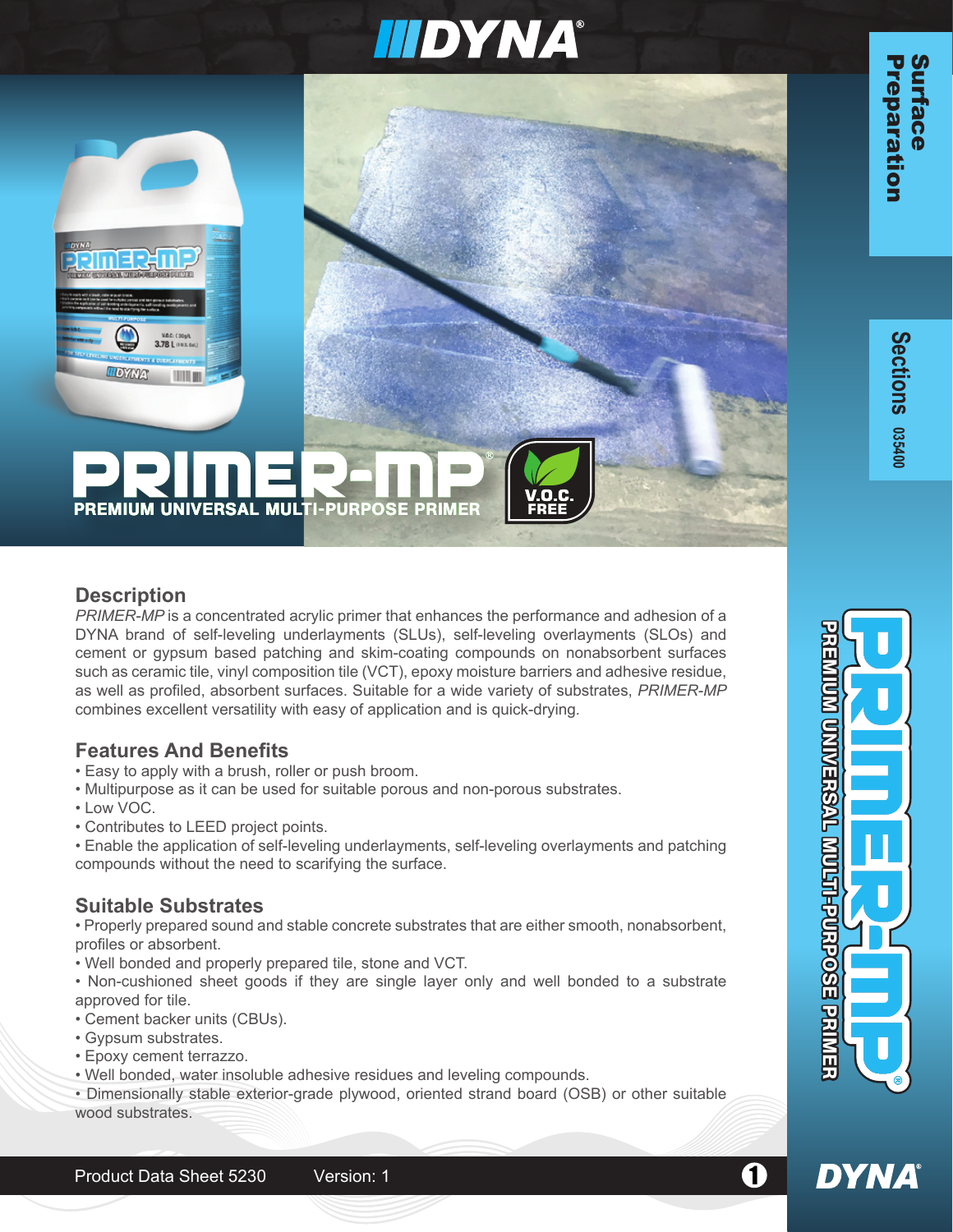

## **Where To Use**

- Residential homes, apartments, and condominiums.
- Commercial buildings, offices, hotels, restaurants, airports, shopping malls, department stores, schools, and libraries.

• Institutional and government buildings, hospitals, universities, penal facilities, military bases, community centers.

### **Limitations**

- For interior dry environment use only.
- Not to be used over wet areas.
- Not to be used over areas subject to hydrostatic pressure.
- The substrate and ambient temperature must be between 10° to 32°C (50° to 90°F).

• Ensure that the substrate to be primed is clean and free of dust and any bond-inhibiting materials.

- Protect the product from freezing.
- Do not acid-etch surfaces before applying *PRIMER- PM*.

## **Surface Preparation**

**1.** Ensure that the substrate is clean and free of contaminates, oil, grease, floor finishes, wax, paint, tar, asphalt, sealers, curing compounds, form release agents, laitance and dirt. **2.** All substrates must be structurally sound, solid, stable and dry.

## **Mixing**

For best results, room and product should be kept at 10° to 21°C (50° to 70°F) for 24 hours before, during and 48 hours after application. Refer to the Safety Data Sheet (SDS) for more information.

• Over nonabsorbent surfaces

Apply *PRIMER-MP* undiluted. Add no water; no mixing is required.

#### • Over porous, absorbent surfaces

Dilute *PRIMER-MP* with water at a ratio of 1:1 to 3:1 (water to primer). Mix with water in a separate clean container with a low-speed mixer and paddle to a homogenous consistency. Do not mix at high speeds, which may cause product to foam and froth.

#### • Over gypsum substrates

Refer to the chart. Apply two coats if required by visual inspection. Ensure that the gypsum substrate is sound and free of gypsum dust.

| <b>Substrate</b>            | <b>Primer To</b><br><b>Water Ratio</b> | <b>Coverage in Square Feet (m2)</b> |               |              |
|-----------------------------|----------------------------------------|-------------------------------------|---------------|--------------|
|                             |                                        | Quart                               | <b>Gallon</b> | 5 Gallon     |
| Porous Concrete             | 1:3                                    | 9.5(103)                            | 38 (415)      | 190 (2050)   |
| <b>Gypsum Underlayments</b> | 1:4 First Coat                         | 8(85)                               | 31 (340)      | 155 (1700)   |
|                             | 1:2 Second Coat                        | 9.5(103)                            | 39 (415)      | 195 (2100)   |
| Wood                        | 3:1                                    | 6(65)                               | 24 (255)      | 155 (1300)   |
| Vinyl Tile /VCT/ Steel      | <b>Full Strength</b>                   | 3.4(35)                             | 13 (140)      | 65 (700)     |
| <b>Epoxy Coatings</b>       | <b>Full Strength</b>                   | 3.4(35)                             | 13 (140)      | 65 (700)     |
| <b>Natural Stone</b>        | <b>Full Strength</b>                   | 5.7(61)                             | 22.9 (245)    | 116 (1250)   |
| Porcelain Tile              | <b>Full Strength</b>                   | 13.9 (150)                          | 55.7 (600)    | 278.9 (3000) |
| Ceramic Tile                | <b>Full Strength</b>                   | 13.9 (150)                          | 55.7 (600)    | 278.9 (3000) |



**2** Version: 1 Product Data Sheet 5230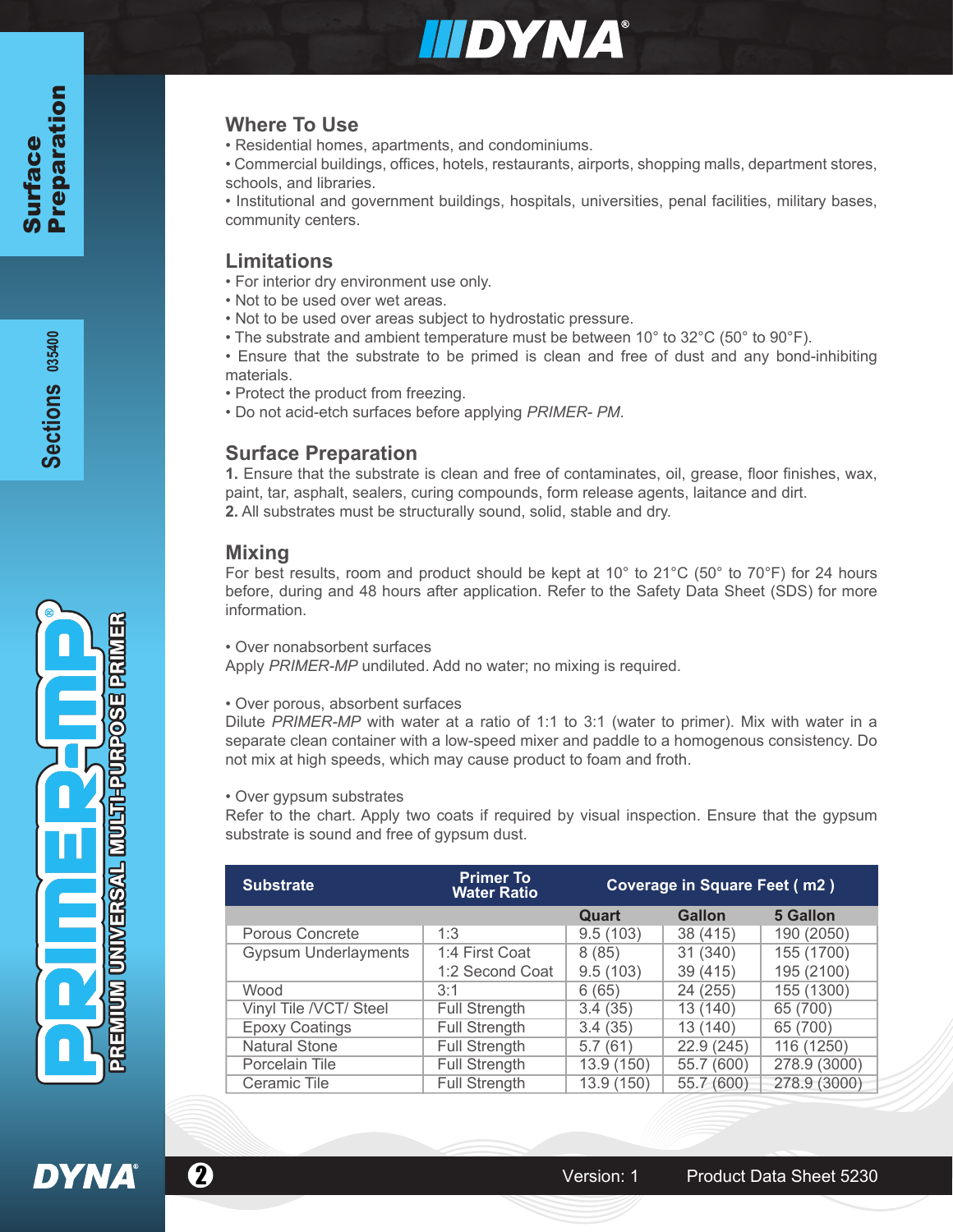

## **Application**

Read all installation instructions thoroughly before installation

**1.** Use a brush or short nap roller for non-porous surfaces or a soft push broom for porous surfaces to apply an even, continuous film. Do not allow product to puddle.

**2.** The underlayment can typically be applied within 2 to 5 hours after application. Drying times will vary depending on the porosity of the surface, temperature and humidity. The maximum wait time from initial application is 24 hours.

**3.** To ensure product is fully dried, apply water droplet to surface and rub with fingertip. When water remains clear, product is fully dried. If water turns milky white, product is not dry. Repeat every 30 minutes until water remains clear. Avoid excessive foot traffic and surface contamination.

**4.** If the dried *PRIMER-MP* remains uncovered for more than 24 hours, re-apply another coat and install the underlayment within the correct application window.

## **Clean Up**

Clean equipment immediately with water. Mineral spirits may be used to remove primer that has dried on tools.

#### **Technical and Safety Literature**

To obtain further technical and safety literature, please visit our website at *www.dyna.ca*.

#### **CSI Division Classification and Filing System**

Hydraulic Cement Cast Underlayment and Overlayments / Division 3 / 035416

#### **Caution**

Protect eyes with goggles and skin with waterproof gloves. If splashed in eyes, flush thoroughly for at least 15 minutes and consult a physician immediately. In case of ingestion, do not induce vomiting, drink water and consult a physician immediately.

#### **KEEP OUT OF REACH OF CHILDREN**

#### **Limited Warranty**

This premium quality product was designed to satisfy the user. If you are not satisfied after surface testing on a small area, please contact our technical service department immediately. NO WARRANTIES expressed or implied are offered by *DYNA*. The manufacturer's liability is limited to the replacement of products proven defective. The user assumes all risks and liabilities associated with the use of this product. Any claim shall be deemed waived unless the claim is made in writing to *DYNA* within 30 days from the date it was, or reasonably should have been, discovered that the product was defective. Material Safety Data Sheet Available.

#### **Notice**

*DYNA* shall not be liable for incidental and consequential damages, indirectly or directly sustained, nor for any loss by application of these goods not in accordance with the printed instructions or for other than the intended use. Before using the user shall determine the suitability of the product for its intended use and the user will assume all risks and liabilities that may arise in connection therewith. *DYNA*'s liability is expressly limited to the replacement of defective goods. Any claim shall be deemed waived unless the claim is made in writing to *DYNA* within 30 days from the date it was, or reasonably should have been, discovered that the product was defective.



**DYNA**